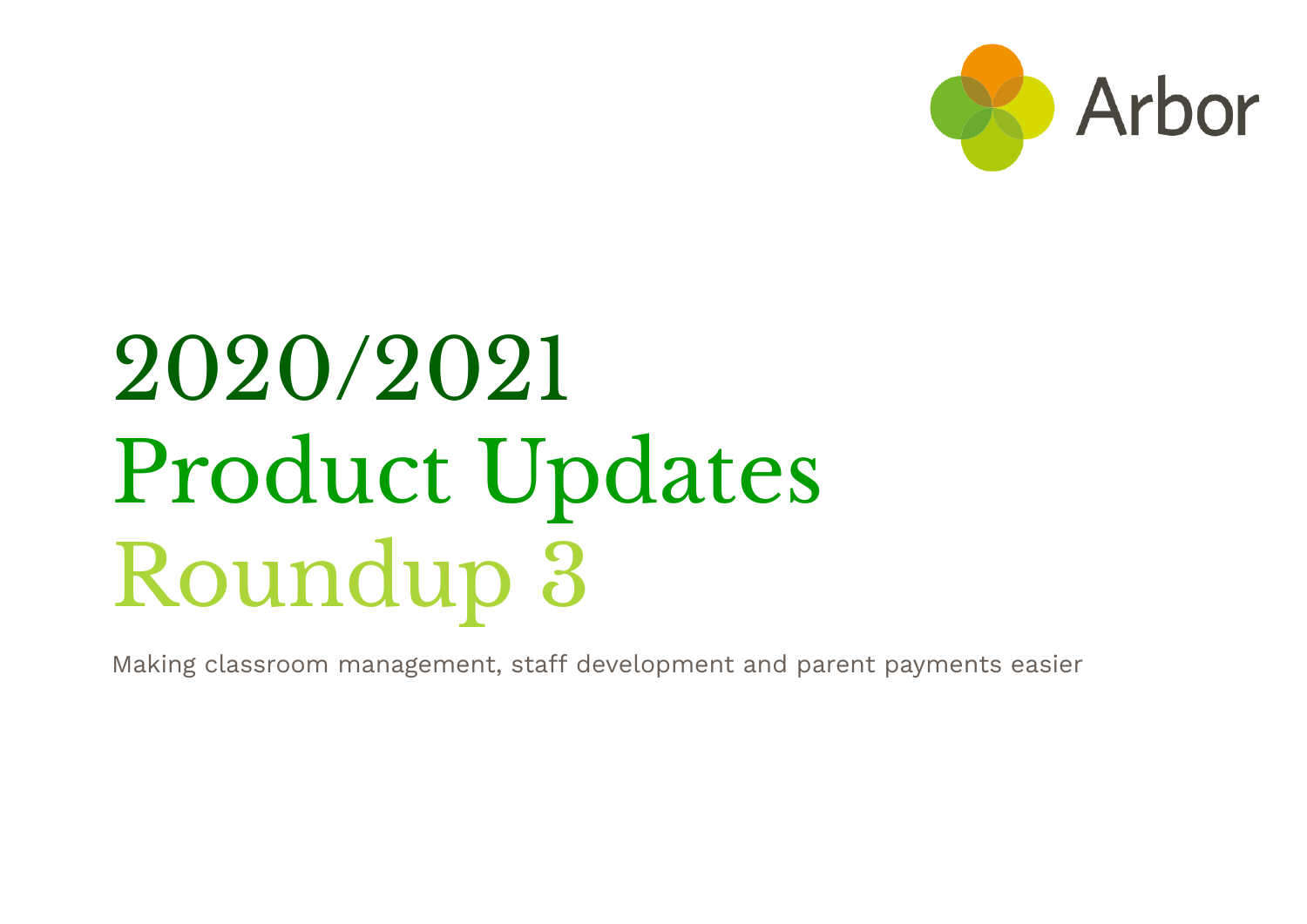## The Headlines

## My Classroom

My Classroom brings seating plans, registers and behaviour management into one place for the first time, right from the Lesson Dashboard. Create interactive seating plans using easy drag-and-drop seats, then add attendance and behaviour points directly onto your plan throughout the lesson on a tablet or on your desktop. See how to start using My Classroom or how to upgrade if you're not on the Perform 2020 package [here](https://support.arbor-education.com/hc/en-us/articles/360012179858-My-Classroom-our-brand-new-all-in-one-classroom-management-tool).



## My Staff Development

No more offline objective notes, staff can now see and upload evidence for their own objectives and appraisals! This is now available to all staff with the **Appraisal: Administer** and **Objective: Administer** permissions - you can see which business roles have these permissions from *School > Users and Security > Permissions > select the permission > Business Roles*.

## The Parent Portal Basket

Using our new Basket feature on the desktop Parent Portal, parents can add payments to their basket to allow them to pay for clubs, trips, meals or other account top-ups for multiple children in one payment! On the school side, each payment is logged as a separate item for reconciliation. For more details on how this works for parents, see this [article](https://support.arbor-education.com/hc/en-us/articles/360012283798-New-Using-the-Basket-to-make-payments-on-Parent-Portal).

#### My Basket: £44.00

| Payments and Top-Ups in Basket |                                                                              |        |                                                             |
|--------------------------------|------------------------------------------------------------------------------|--------|-------------------------------------------------------------|
| Club payment                   | Account: Alexa Hall (Clubs)<br>Club: Breakfast Club<br>Payment amount: £4.00 |        | Click for details or to make a change ▶                     |
| Account top-up                 | Account: Alexa Hall (Meals)<br>Payment amount: £20.00                        |        | Click for details or to make a change ▶                     |
| Account top-up                 | Account: Hollie Hall (Meals)<br>Payment amount: £20.00                       |        | Click for details or to make a change $\blacktriangleright$ |
|                                |                                                                              |        |                                                             |
| <b>Empty basket</b>            |                                                                              | Cancel | Pay for all items in basket                                 |
|                                |                                                                              |        |                                                             |